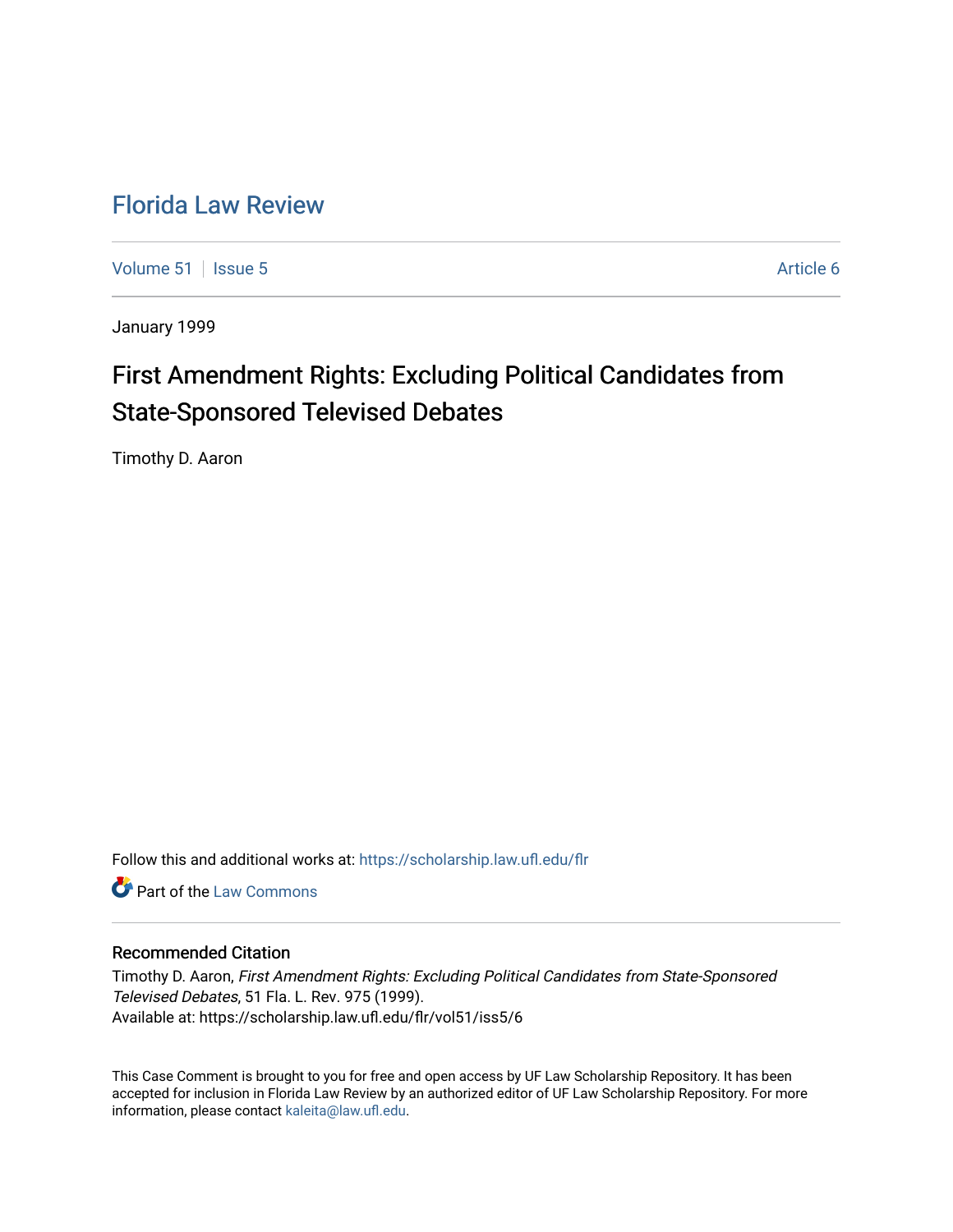## **CASE COMMENT**

## **FIRST AMENDMENT** RIGHTS: EXCLUDING **POLITICAL** CANDIDATES FROM **STATE-SPONSORED TELEVISED DEBATES**

*Arkansas Educational Television Commission v. Forbes,* **118 S.** Ct. **1633 (1998)**

## *Timothy D. Aaron\**

Respondent, a qualified' independent political candidate in Arkansas' Third Congressional District, brought suit in a federal district court to enjoin his exclusion from a state-sponsored<sup>2</sup> televised political debate.<sup>3</sup> Respondent alleged the exclusion infringed upon his First Amendment rights.4 The district court, concluding the debate was a non-public forum, dismissed Respondent's First Amendment claim because Respondent failed to show that that exclusion was based on his particular viewpoint.<sup>5</sup> The Eighth Circuit Court of Appeals reversed, holding the First Amendment prohibited respondent's exclusion because the televised debate was a limited public forum.6 The United States Supreme Court

\* This Case Comment is dedicated to my wonderful family.

*4. See id.* at 1638. The First Amendment provides: "Congress shall make no law... abridging the freedom of speech, or of the press; or the right of the people peaceably to assemble, and to petition the Government for a redress of grievances." U.S. CONST. amend. I. Respondent also brought a claim under 47 U.S.C. § 315, which affords political candidates a limited right of access to television airtime. *See Forbes,* 118 **S.** Ct. at 1638. The district court dismissed this claim and it was not an issue in the instant case. *See id.*

*5. See Forbes,* 118 **S.** Ct. at 1638. Restricting access to a non-public forum is permissible if reasonable and not based on opposition to the speaker's view. *See* Cornelius v. NAACP Legal Defense & Educ. Fund, 473 U.S. 788, 800 (1985). The *Forbes* jury found that political pressure or disagreement with Respondent's views had not influenced the decision to exclude. *See Forbes,* **118 S.** Ct. at 1638. Therefore, Respondent's First Amendment rights were not violated. *See id.*

*6. See* Forbes v. Arkansas Educ. Television Comm'n, 93 F.3d 497,504-05 (8th Cir. 1996). The Eighth Circuit concluded that the debate was a limited public forum because it was open to all

<sup>1.</sup> Respondent was qualified because he had obtained the 2,000 signatures required to appear on the ballot for the seat. *See* Arkansas Educ. Television Comm'n v. Forbes, 118 S. **Ct.** 1633, 1638 (1998).

<sup>2.</sup> Petitioner, Arkansas Educational Television Commission (AETC), qualified as a state agency, owning and operating the Arkansas Educational Television Network. *See id.* at 1637.

*<sup>3.</sup> See id.* at 1638. The debate aired on public television and, due to time constraints, was limited to participation by the major party candidates and any other candidate who had strong popular support in Arkansas's Third Congressional District. *See id.* at 1637. Petitioner excluded Respondent because he lacked the requisite popular support. *See id.* at 1644. Specifically, he was excluded because the voters did not consider him a serious candidate, the media did not consider him a serious candidate, his campaign had little financial support, and he had no campaign headquarters. *See id.* at 1643-44.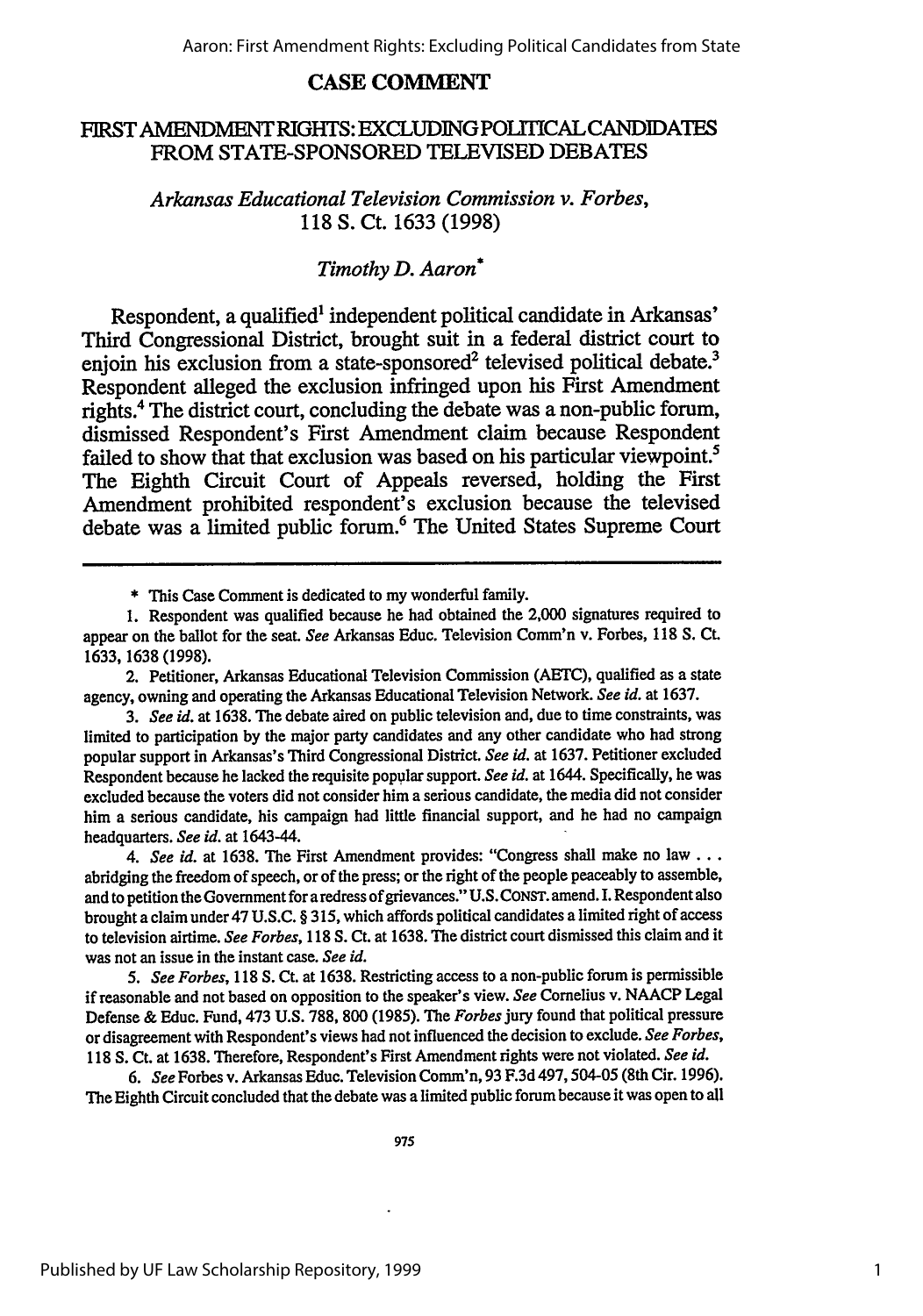*FLORIDA LAWREVIEW*

reversed the Eighth Circuit and HELD, the debate was a non-public forum and Respondent's First Amendment rights were not violated because the exclusion was based on Respondent's status rather than his viewpoint.7

The Supreme Court has long held that the "First Amendment does not guarantee access to property simply because it is owned or controlled by the government."<sup>8</sup> When speakers<sup>9</sup> are excluded from participation in an expressive activity taking place on public property, the Supreme Court has utilized a forum analysis to determine whether the speaker has a First Amendment right of access to the property.<sup>10</sup> The Court first determines whether the forum is public or non-public by evaluating the character and nature of the property in question.<sup>11</sup> The existence of a right of access to the property and the limitations for restricting access to the property depend on the type of forum involved.<sup>12</sup>

In 1983, the Supreme Court set forth the characteristics and boundaries of the forum analysis in *Perry Education Ass'n v. Perry Local Educators' Ass'n. 3 In Perry,* a union received exclusive access to a public school district's internal mail system.<sup>14</sup> A rival union challenged their exclusion as a violation of their First Amendment rights.<sup>15</sup>

The Supreme Court used a forum analysis to determine the constitutionality of the exclusive access policy.<sup>16</sup> The Court recognized three types of forums, each having different rights of access.<sup>17</sup> First, the Court referred to places that have long been open to the public for the purposes of assembly and debate as traditional public forums.<sup>18</sup> The Court

*7. See Forbes,* 118 **S.** Ct. at 1644.

8. United States Postal Serv. v. Council of Greenburgh Civic Ass'n, 453 U.S. 114, **129** (1981).

9. The term "speakers" as used here refers to any persons expressing themselves by any means of communication and is not limited to oral speaking.

10: *See* Perry Educ. Ass'n v. Perry Local Educators' Ass'n, 460 U.S. 37,44 (1983).

- 11. *See id. at 44-46.*
- 12. *See id.* at 44.
- *13. See id.* at 45-46.

14. *See id.* at 39-40. The exclusive access applied only to mailboxes and the mail system. *See id.* at 41. The policy did not include exclusive access to other means of communication at the schools. *See id.* Exclusive access to mailboxes and the mail system was afforded to Perry Education Association after the union was elected and certified as the exclusive bargaining representative for the Perry Township teachers. *See id.* at 40.

- 15. *Seeid. at41.*
- 16. *See id.* at 45-46.
- 17. *See id.* at 44-46.

candidates running for the Third Congressional District. *See id.* at 504. Speakers cannot be excluded from a limited public forum without a compelling governmental interest. *See Cornelius,* 473 U.S. at 800. The Eighth Circuit concluded that Respondent's exclusion due to a lack of political viability, or popular support, was not sufficiently compelling or narrowly tailored to survive First Amendment scrutiny. *See Forbes,* **93** F.3d at 504-05.

*<sup>18.</sup> See id.* at 45. Places that are devoted to assembly and debate "by long tradition or by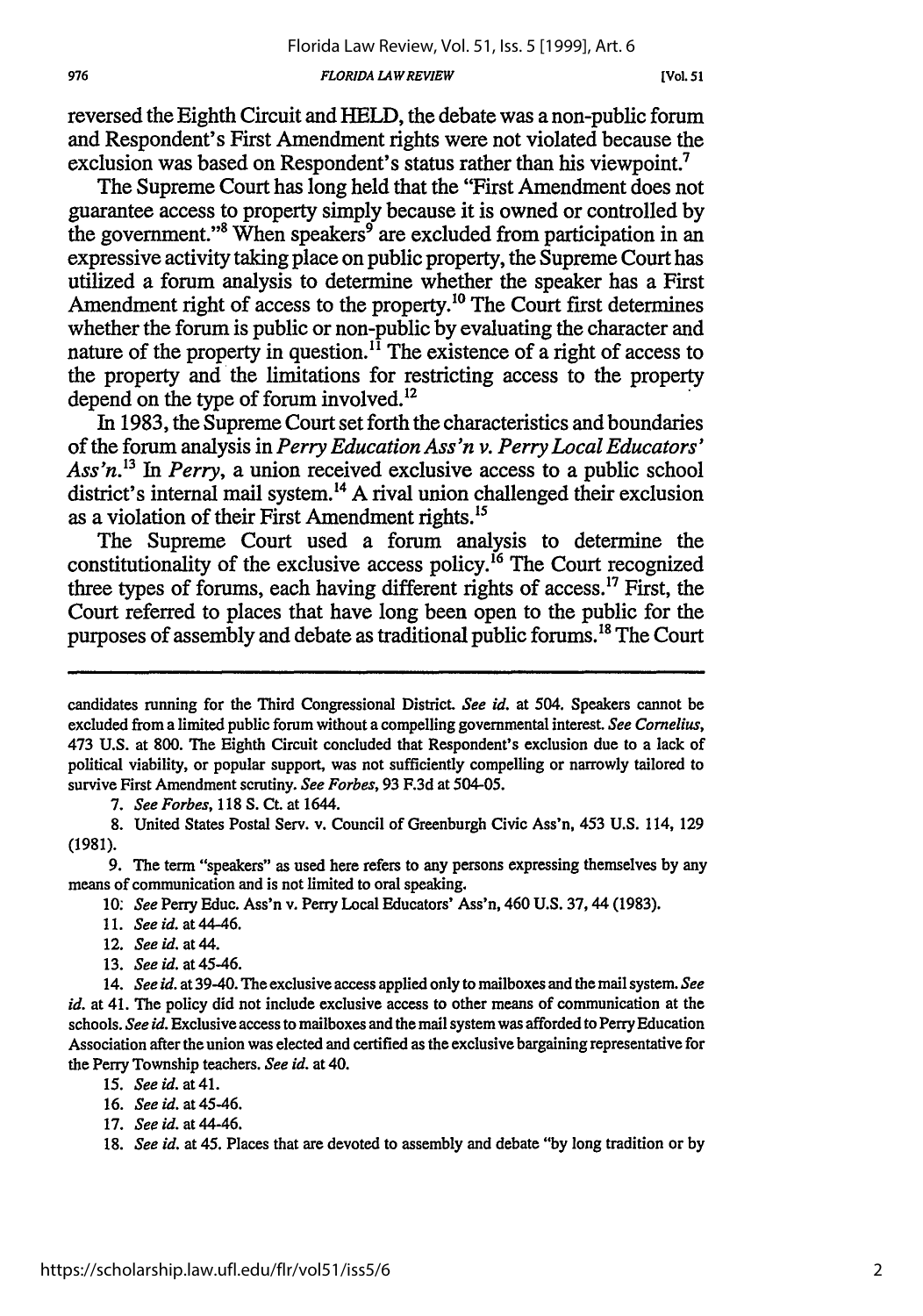#### **FIRST AMENDMENT RIGHTS: EXCLUDING CANDIDATES**

977

then described a second type of forum called a limited, or designated, public forum.19 A limited public forum is one that allows speakers general access simply by government designation.20 Restrictions on access to traditional or limited public forums $^{21}$  are subject to strict scrutiny. $^{22}$  Lastly, the Court classified public property that was not a traditional or limited public forum as a non-public forum.23 Non-public forums are not bound **by** the strict First Amendment scrutiny that public forums receive.<sup>24</sup> Nonpublic restriction is reasonable<sup>25</sup> and not premised on opposition to the speaker's views.<sup>26</sup> The Court held that the school's internal mail system was a non-public forum because it was not open to the general public.<sup>27</sup> and concluded that the restrictions placed on access were reasonable<sup>28</sup> and viewpoint-neutral.29 Therefore, the exclusion of the rival union was permissible under the First Amendment.30

The Court further explained the differences between limited public forums and non-public forums in *Cornelius v. NAACP Legal Defense & Educational Fund." In Cornelius,* legal defense funds and political advocacy organizations were excluded from participation in a charity drive aimed at federal employees.<sup>32</sup> These organizations claimed the exclusion

22. *See id.* at 45-46. Content-based exclusions from public forums must be narrowly tailored and "necessary to serve a compelling state interest." *Id.* at 45.

23. *See id.* at 46.

24. *See id.*

19991

25. A restriction on speech in a non-public forum is reasonable if it is "consistent with the [government's] legitimate interest in 'preserv[ing] the property **...** for the use to which it is lawfully dedicated."' *Id.* at **50-51** (quoting United States Postal Serv. v. Council of Greenburgh Civic Ass'n, 453 U.S. 114, 129-30 (1981)).

**26.** *See id.* at 46.

**27.** *See id.* at 46-47. The school district did not open the mail system, by policy or practice, for general public access. *See id.* at 47.

**28.** *See id.* at **50.** The exclusion was reasonable because it enabled the union to perform its official duties as the exclusive representative of all teachers in the district. *See id.* at 51.

**29.** *See id.* at 49. The Court explains that the exclusion was based on the rival union's status, rather than its particular views. *See id.*

30. *See id.* at **55.**

31. 473 U.S. 788, 800 (1985).

**32.** *See id.* at 790. The charity drive is referred to as the Combined Federal Campaign. *See id.* In the workplace, volunteer federal employees conduct this charity drive. *See id. The*

government fiat" are traditional public forums. *Id.* For example, streets and public parks are traditional public forums. *See id.*

<sup>19.</sup> *See id.* Public property opened and designated by the government "for use by the public as a place for expressive activity" is a limited public forum. *Id.*

<sup>20.</sup> *See id.* at 45. A property can be a designated public forum even if the government did not create the forum. *See id.*

<sup>21.</sup> As long as property is designated as a public forum by the government, the property is subject to the same standards concerning exclusion that apply to traditional public forums. *See id.* at 46.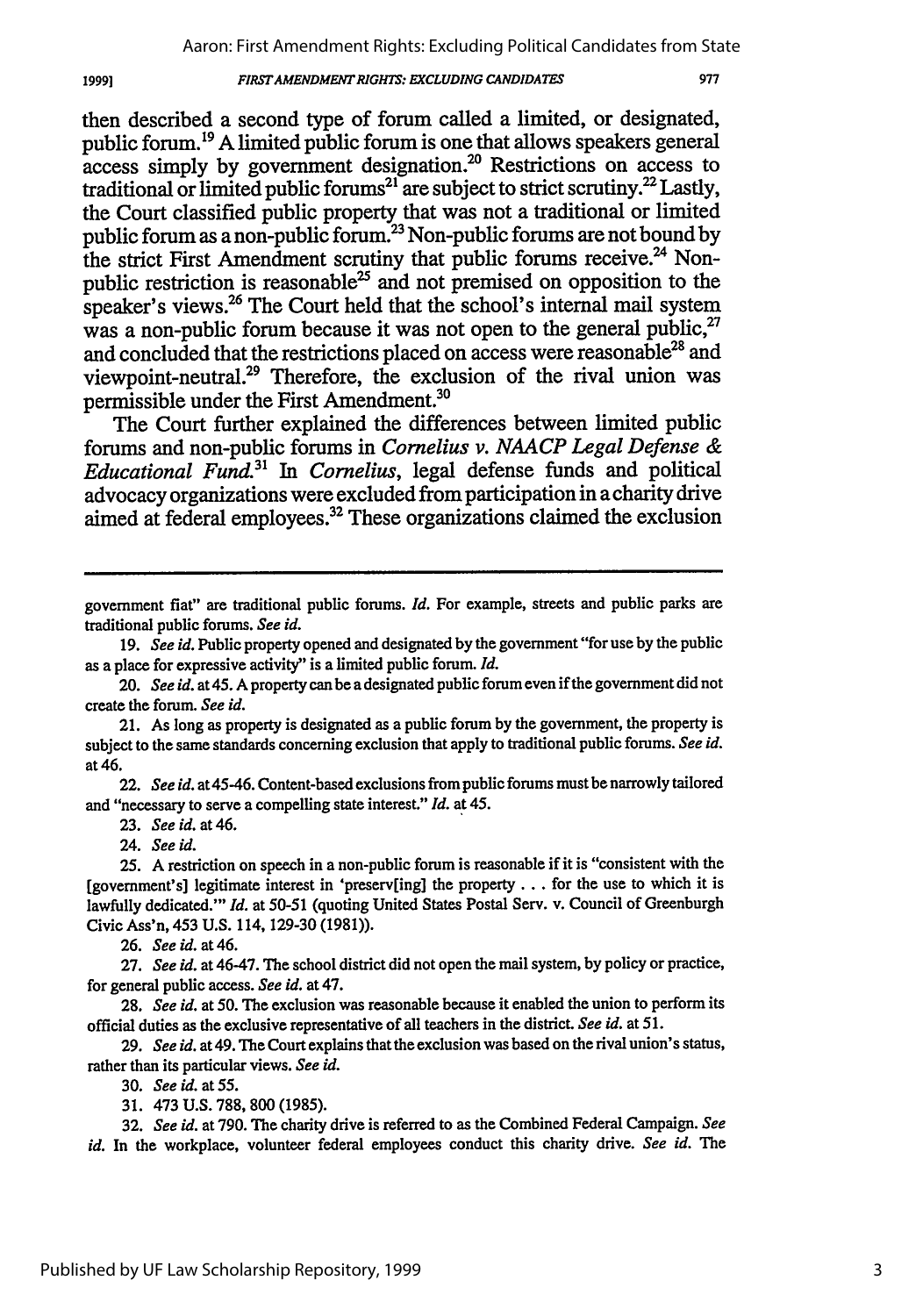*FLORIDA LAW REVIEW*

violated their First Amendment rights,<sup>33</sup> arguing that the charity drive was a limited public forum.34

The Court analyzed the charity drive using the *Perry* public forum framework.<sup>35</sup> Clarifying the differences between the three forums, the Court stated that a limited public forum is created "only **by** intentionally opening a nontraditional forum for public discourse."36 The key issue for the Court was whether the government intended to designate the property as public.<sup>37</sup> After reviewing the policy and practice of admitting organizations **to** participate in the drive, the Court concluded that the government did not intend to open the charity drive to the public.<sup>31</sup> Therefore, it classified the drive as a non-public forum.<sup>39</sup> In addition, the Court concluded that the exclusion satisfied the requisite reasonableness standard, $40$  and that the justifications for exclusion were "facially neutral and valid."<sup>41</sup>

*In International Society for Krishna Consciousness v. Lee,42* the Court recently expanded on the requirement that exclusions from a non-public forum be reasonable.43 In that case, a nonprofit religious organization was restricted from soliciting contributions at public airport terminals in New York.<sup>44</sup> The issue was whether enforcing the restrictions violated the organization's First Amendment rights.<sup>45</sup> The Court once again utilized a forum-based approach to assess the restrictions.<sup>46</sup> The Court stated that

33. *See id.* at 795.

34. *See id.* at 804. The respondents argued that the charity drive was open for use **by** all charitable organizations. *See id.*

*35. See id.* at 800-06.

36. *Id.* at 802.

37. *See id.*

**38.** *See id.* at 804. The charity drive had a policy of admitting only "appropriate" agencies. *Id.* Further, the management of the charity drive had developed "extensive admission criteria to limit access to the Campaign." *Id.* This policy was implemented in the selection process **by** requiring organizations to obtain permission to participate from the charity drive officials. *See id.*

39. *See id.* at 805. The Court noted that limiting access is not dispositive to forum classification. *See id.* However, it does suggest that the government did not intend to create a forum for expressive activity. *See id.*

40. *See id.* at 809.

41. *Id.* at 812. The Court noted that regulations limiting access to a non-public forum do not need to be precise. *See id.* The Court declined to decide whether the exclusion was motivated **by** a bias against the excluded group's viewpoint because the issue was not **fully** briefed before the Court. *See id.*

42. 505 U.S. 672 (1992).

43. *See id.* at 683-85.

*44. See id.* at **676.** Solicitation was only restricted within the terminals themselves. *See id.*

45. *See id.* at 674.

46. *See id.* at 678-81.

respondents were excluded because they did not further the drive's purpose of providing traditional health and welfare agencies a means to solicit contributions in the federal workplace. *See id.* at 807.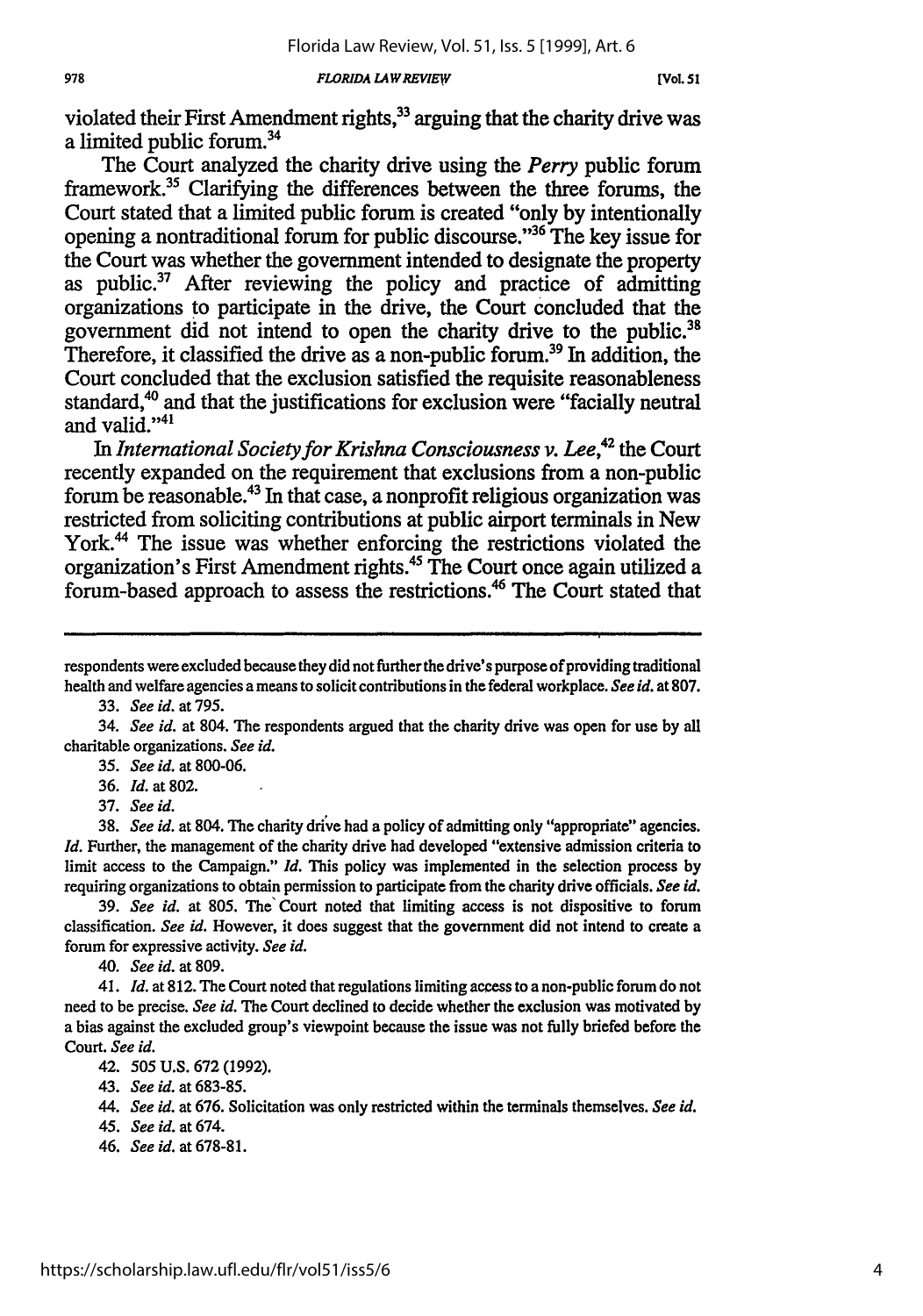#### **FIRSTAMENDMENT RIGHTS: EXCLUDING** *CANDIDATES*

airport terminals could not be classified as traditional public forums because they historically have not been opened for expressive activity.<sup>47</sup> Finding a lack of intent by the operators to open the airport for expressive purposes, the Court concluded that the airport terminals were non-public forums.<sup>48</sup> The Court continued by explaining the reasonableness of the restrictions on solicitation.<sup>49</sup> It explained that if the group was allowed to freely solicit in the airport terminals, it might have a disruptive effect on the purpose of the airport.<sup>50</sup> In addition, the Court explained that the monitoring and crowd control duties of the State might be significantly increased if the respondent was allowed to solicit.<sup>51</sup> In light of the foregoing policy considerations, the Court upheld the restrictions on solicitation in the airport terminals.<sup>52</sup>

In the instant case, the Court expanded the category of non-public forums to include televised public political debates. $\frac{53}{3}$  The Court again based its decision on the forum analysis used in *Perry and Cornelius.54 In* making its decision, the Court reviewed the forum's access policy and the consequences of forbidding exclusion in light of the intended purposes of the debate.<sup>55</sup> After completing this thorough analysis, the Court held that the debate was a non-public forum.<sup>56</sup>

The Court began by analyzing the type of forum.<sup>57</sup> Specifically, the issue was whether the televised debate was a designated public forum or a non-public forum.<sup>58</sup> The Court determined that Petitioners did not intend to make the debate generally available to a class of speakers.<sup>59</sup> Absent this intent of general access, government property is not considered to be a public forum. $\omega$  In the instant case, the government merely allowed

19991

- *59. See id.* at 1642.
- 60. *See id.*

<sup>47.</sup> *See id.* at 680.

<sup>48.</sup> *See id.* at 679-80.

<sup>49.</sup> *See id. at* 683.

<sup>50.</sup> *See id.* at 683-84. By impeding the flow of traffic, the solicitors could create disruption. *See id.* at 684. In turn, this may cause delays and inconvenience. *See id.* Although these problems may be insignificant as a result of allowing a single group to solicit, the Court found that justifications for restrictions should be measured by the potential impact of allowing all groups to solicit. *See id.* at 685.

<sup>51.</sup> *See id.*

**<sup>52.</sup>** *See id.*

<sup>53.</sup> *See* Arkansas Educ. Television Comm'n v. Forbes, 118 **S.** Ct. 1633, 1643 (1998).

<sup>54.</sup> *See id.* at 1641.

*<sup>55.</sup> See id.* at 1642-43.

<sup>56.</sup> *See id.* at 1642.

<sup>57.</sup> *See id.* at 1641.

<sup>58.</sup> *See id.* at 1642. Both parties agreed that the televised debate was not a traditional public forum. *See id.* at 1641.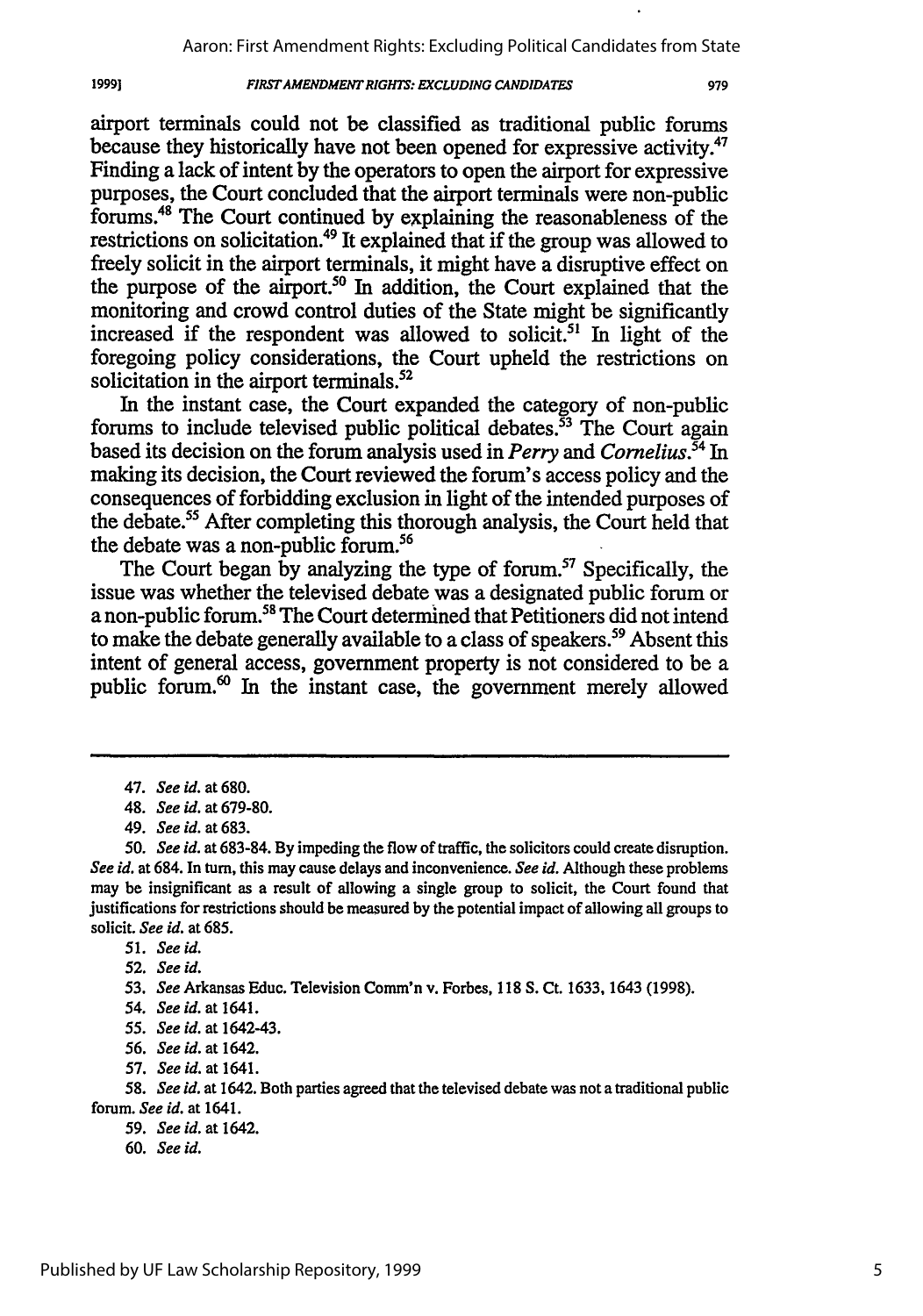#### *FLORIDA LAW REVIEW*

selective access for individual speakers.<sup>61</sup> Although eligibility for access to the debate was open to all candidates, each had to individually obtain permission to participate in the debate. $62$  The government's practice of candidate-by-candidate selective access led the Court to conclude that it did not intend to designate the debate as a public forum.<sup>63</sup> Therefore, the Court held that the debate was a non-public forum.<sup>64</sup> The Court justified its decision **by** explaining that deeming such a debate a public forum could ultimately lead to a reduction, rather than a promotion, of speech.<sup>65</sup>

Classifying the debate as a non-public forum did not complete the instant Court's First Amendment analysis. 66 The Court proceeded to determine whether the exclusion was reasonable and viewpoint-neutral.<sup>67</sup> It concluded that the respondent's exclusion was due to his status as an unpopular candidate.<sup>68</sup> Exclusions resulting from a speaker's status, as opposed to those relating to a speaker's viewpoint, are permissible in nonpublic forums.<sup>69</sup> Therefore, the Court found that the exclusion was  $\tilde{\textbf{v}}$ iewpoint neutral,<sup>70</sup> and held that the respondent's First Amendment rights were not violated.<sup>71</sup>

In the instant case, the majority stated that a limited public forum is created only **by** intentionally opening a nontraditional public forum for use **by** the general public.72 However, the Court failed to find the intent necessary to create a public forum.73 It found that the television station

*64. See id. at* 1643.

*65. See id.* After determining the debate was a non-public forum, the Court justified its decision on policy grounds **by** exploring the consequences of allowing general access. *See id. The* Court stated that to include all of the candidates on the ballot in the debate would undermine the purpose of the debate. *See id.* With a limited amount of time to air the candidates' views, the station had to either exclude some candidates or spread the time evenly over a possibly infinite number of qualified candidates. *See id.* at 1637, 1643. The Court explained that given these two options, some stations may choose to cancel the debate, therefore reducing the amount of speech allowed. *See id.* at 1643.

- 66. *See id.*
- 67. *See id.*
- 68. *See id.* at 1644.
- 69. *See id.*

**70.** *See id.* However, the dissent argues that the lack of objective criteria for exclusion gives the AETC limitless discretion to exclude candidates. *See id.* at 1648 (Stevens, **J.,** dissenting). The dissent states that the lack of exclusion criteria allowed AETC to make "ad hoc judgements about the dimensions of its forum." *Id.* at 1647 (Stevens, **J.,** dissenting). Therefore, the dissent would require objective standards in an effort to reduce the possibility of viewpoint-based exclusions. *See id.* at 1649-50 (Stevens, **J.,** dissenting).

- **72.** *See id.* at 1641.
- **73.** *See id.* at 1642-43.

<sup>61.</sup> *See id.* at 1642-43.

<sup>62.</sup> *See id.*

<sup>63.</sup> *See id.*

<sup>71.</sup> *See id.* at 1644.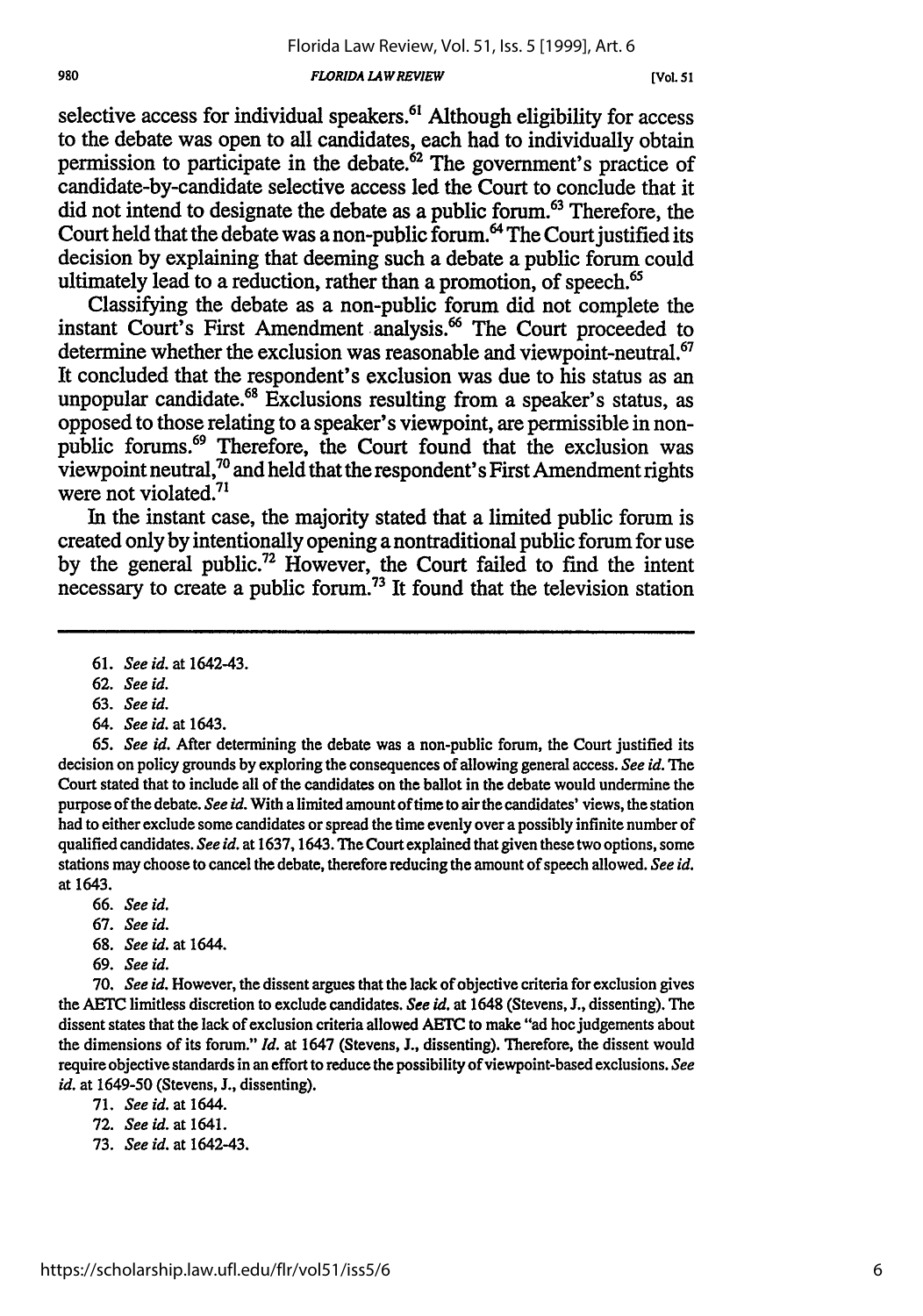#### *FIRSTAMENDMENT RIGHTS: EXCLUDING CANDIDATES*

981

made candidate-by-candidate determinations of who would participate in the debate.74 Similarly, in *Cornelius,* determinations of participation in a charity drive were made on an agency-by-agency basis.<sup>75</sup> Following its decision in *Cornelius,* the instant court held that the use of selective access refuted the contention that the debate was opened to a class of speakers.<sup>76</sup> Instead, the instant Court found that access was reserved for a specified class of speakers.<sup>77</sup> Members of this class then had to receive individual permission to participate in the debate.<sup>78</sup>

In his dissent, Justice Stevens criticized the instant Court's reasoning.79 In the instant case, the debate was open to all viable candidates.<sup>80</sup> Therefore, Justice Stevens stated that the debate could have been considered a limited public forum open to the class of all viable candidates.81 The problem with this argument is that it departs from the Court's prior decisions.<sup>82</sup> Following Justice Stevens's reasoning, the school mail system addressed in *Perry* would have been considered a limited public forum open to all parties that obtained permission from the school district to have access to the internal mail system. Justice Stevens's forum analysis would transform almost all non-public forums into limited public forums. However, the Court in *Perry* found that "[t]his type of selective access *[did]* not transform government property into a public forum."<sup>83</sup> In the instant case, the Court found that the distinction between general access and selective access furthers First Amendment interests.<sup>84</sup> Specifically, the instant Court noted that if this distinction was not recognized, the government might choose to close the forum to all speakers thereby avoiding any potential controversy.<sup>85</sup> Therefore, the instant Court concluded that the debate, having selective access, was a non-public forum.<sup>86</sup>

As the Court stated in *Cornelius,* restrictions on access to a non-public forum must be viewpoint-neutral and reasonable in light of the property's

- 75. *See Cornelius,* 473 U.S. at 805.
- 76. *See Forbes,* 118 **S.** Ct. at 1642-43.
- 77. *See id.*
- 78. *See id.* at 1642.
- 79. *See id.* at 1649 n.18 (Stevens, J., dissenting).
- 80. *See id.* at 1637.
- 81. *See id.* at 1649 n.18 (Stevens, J., dissenting).
- 82. *See Cornelius,* 473 U.S. at 804-05.
- 83. *Perry,* 460 U.S. at 47.
- 84. *See Forbes,* 118 **S.** Ct. at 1642.

85. *See id.* at 1643. In fact, as a result of the lower court's decision in this case, the Nebraska Educational Television Network cancelled a scheduled United States Senate debate. *See id.*

86. *See id.*

19991

<sup>74.</sup> *See id.*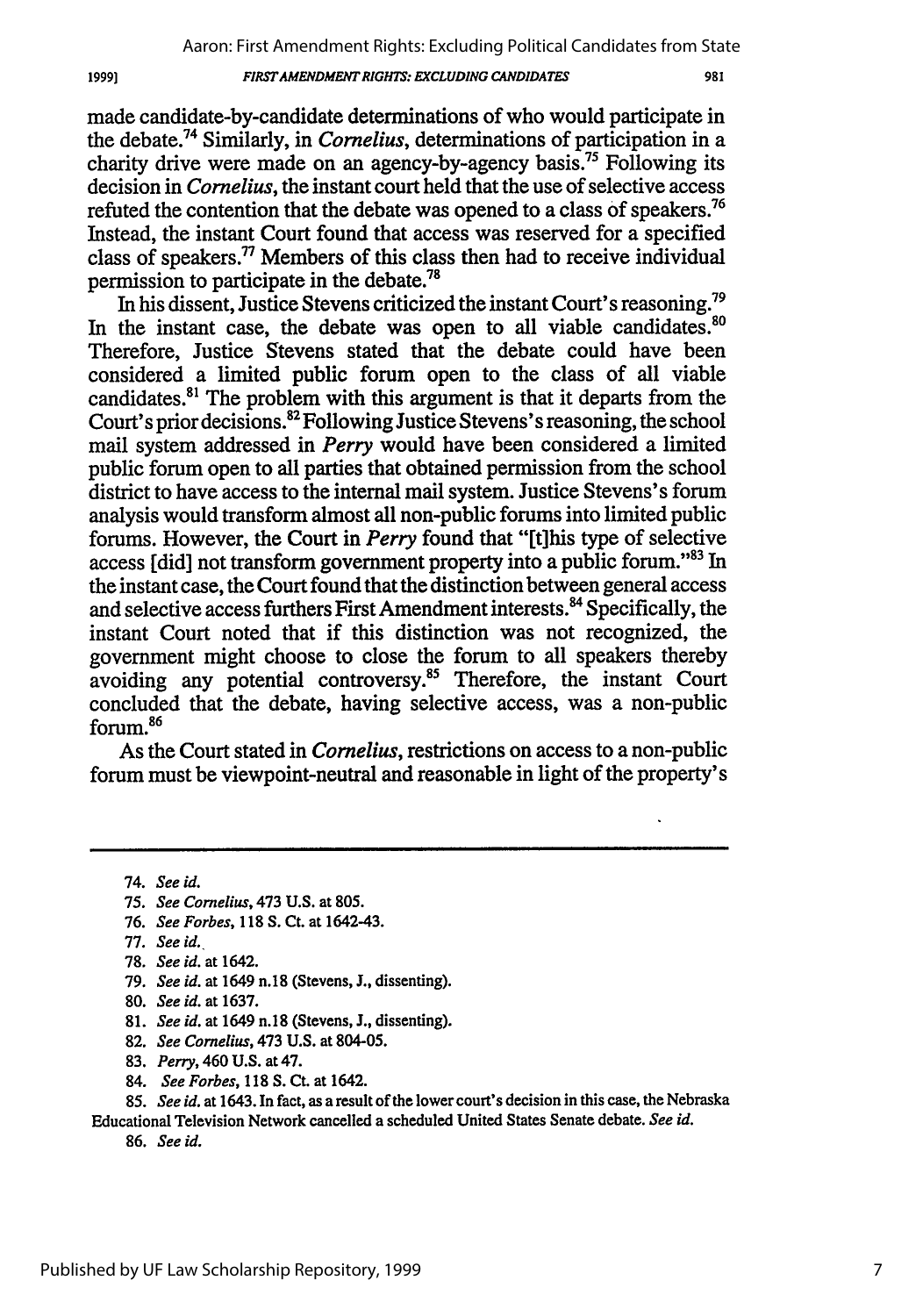intended purpose. $87$  The instant Court found that the exclusion of Respondent was a result of his status as a non-viable candidate.<sup>88</sup> Under *Perry,* exclusion based on one's status rather than their viewpoint is permissible.<sup>89</sup>

One potential problem not addressed by the instant majority is that the exclusion may have concealed a bias towards the speaker or his viewpoint. Justice Stevens addressed this problem in his dissent, arguing that the television station should have had more objective criteria for excluding candidates.<sup>90</sup> While noting a viable concern, unfortunately the caselaw relied on by Justice Stevens sets standards inapplicable to the forum in the instant case. His argument is supported by previous cases requiring objective, definite standards in limited public forums.<sup>91</sup> However, by definition, limited public forums and non-public forums are governed by different standards.<sup>32</sup> In *Cornelius*, the Court stated that limited public forum exclusions must be narrowly drawn to achieve a compelling state interest.93 However, exclusion from a non-public forum need only be viewpoint-neutral.94 Therefore, the narrow standards that Justice Stevens would require are necessary only in limited public forums and are not necessary to show mere viewpoint neutrality.

A viewpoint-neutral exclusion also must be reasonable.95 In *Krishna,* the restrictions were reasonable because of the potential disruptive effect of allowing general access.<sup>96</sup> Similarly, the instant Court relied on the potential disruption to find the exclusion reasonable.<sup>97</sup> It stated that if general access were granted to all candidates, then the television station would have serious problems with the time constraints.<sup>98</sup> Problems such as these support the instant Court's finding that the exclusion was reasonable.<sup>99</sup>

The Court's decision in the instant case will certainly have an impact on future political debates. Independent candidates seeking media coverage

89. *See Perry,* 460 U.S. at 49.

- **95.** *See id.*
- 96. *See Krishna,* 505 U.S. at 685.
- **97.** *See* Arkansas Educ. Television Comm'n v. Forbes, **118 S. Ct. 1633,** 1643 **(1998).**
- 98. *See id.*
- 99. *See id.*

<sup>87.</sup> *See Cornelius,* 473 U.S. at 800.

<sup>88.</sup> *See Forbes,* 118 **S. Ct.** at 1644.

<sup>90.</sup> *See Forbes,* 118 **S. Ct.** at 1649-50 (Stevens, J., dissenting).

**<sup>91.</sup>** *See* Forsyth County, Ga. v. Nationalist Movement, **505 U.S. 123, 133 (1992)** (holding that a public forum must have articulated standards when exercising discretion in setting a parade ordinance fee); Shuttlesworth v. Birmingham, Ala., 394 **U.S.** 147,150-51 (1969) (requiring narrow, objective and definite standards when issuing a permit to participate in a parade).

<sup>92.</sup> *See Perry,* 460 U.S. at 45-46.

<sup>93.</sup> *See Cornelius,* 473 **U.S.** at 800.

<sup>94.</sup> *See id.*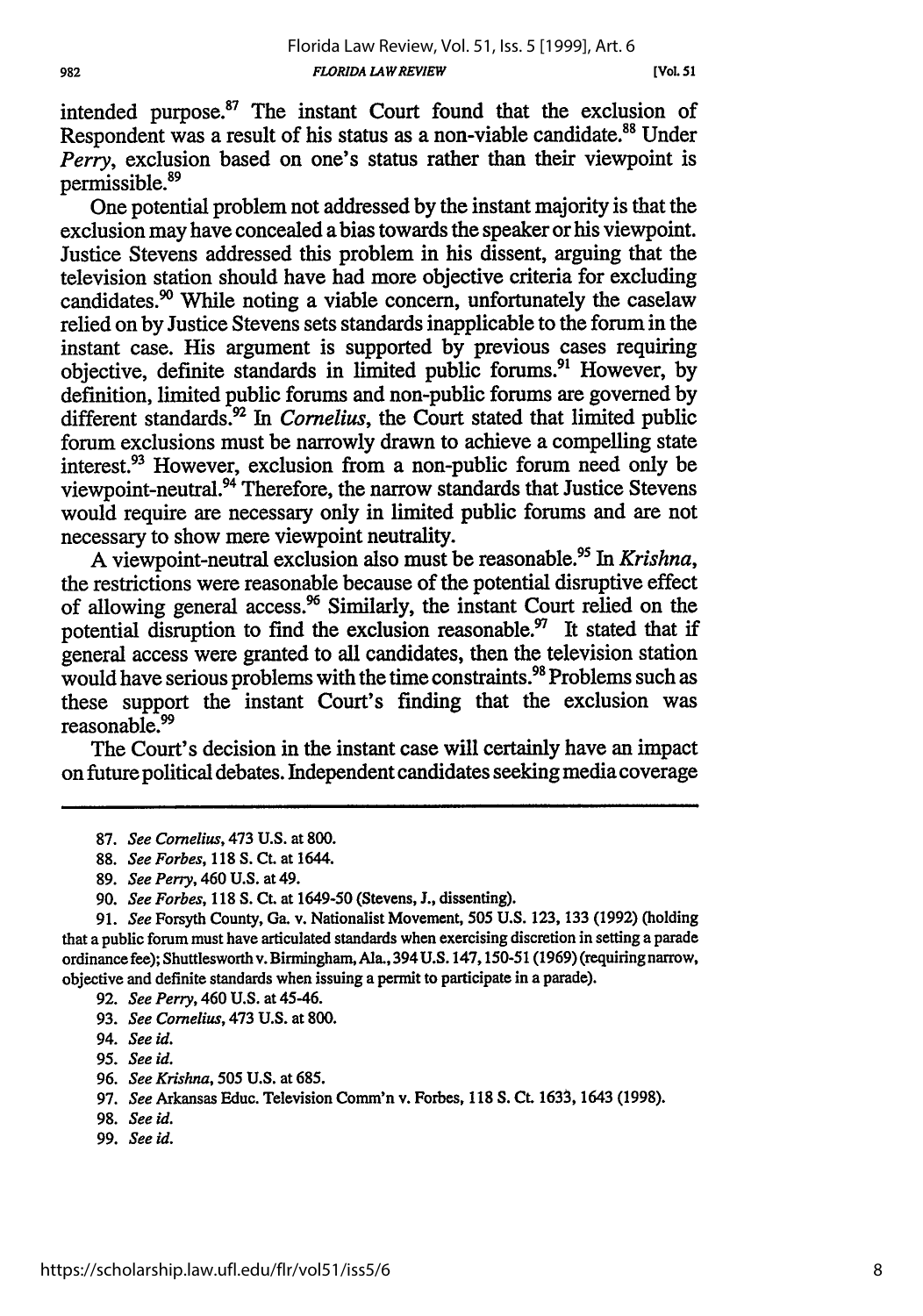have lost a significant opportunity to debate issues with their fellow candidates. Further, independent candidates lose a valuable opportunity to generate public support for their platform and candidacy. Therefore, the same non-viable candidate status that justified exclusion of the independent candidate will be magnified by the exclusion itself. In addition, it can be inferred from the Court's decision that if permission is required to access government property that is not a traditional public forum, then the Court will categorize that property as a non-public forum. This narrows the scope of the limited public forum, seemingly reducing the speakers' First Amendment rights. However, according to the Court, the decision actually furthers First Amendment rights.<sup>100</sup> The instant Court was faced with the decision of propelling an independent candidate's status as a non-viable candidate or following its longstanding public forum analysis and furthering First Amendment interests. The Court chose to follow precedent and held that the televised political debate was a non-public forum.10

19991

**<sup>100.</sup>** See id. at 1642.

**<sup>101.</sup>** See id. at 1643.